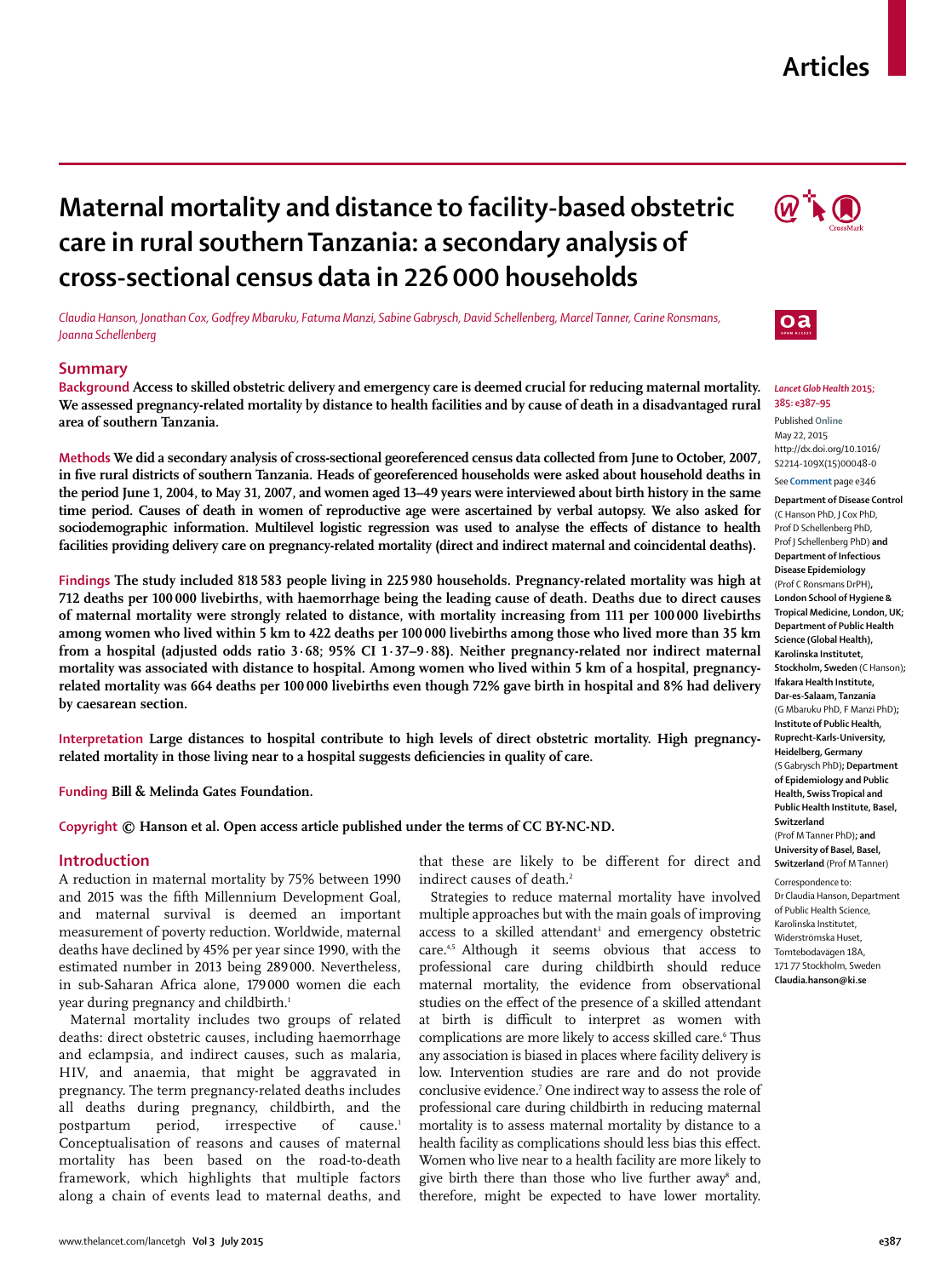However, results from the few population-based studies that have investigated this effect, although adjusted for sociodemographic factors, provide contradictory results.<sup>9-11</sup> By contrast, the evidence for the effect of distance to care and child health is stronger. Mortality among children, infants, and neonates increases with increasing distance from health facilities, $12$  although not in all settings, among them Kenya and Malawi.<sup>13,14</sup>

Tanzania is committed to reducing maternal mortality<sup>15</sup> and policies are focused on increasing the availability to and quality of childbirth care,<sup>16</sup> but maternal mortality remains high. According to the 1996, 2004, and 2010 Demographic and Health Surveys, the maternal mortality ratios were 529, 578, and 454 per 100 000 livebirths, respectively, with wide CIs.17,18 Estimates from WHO and the Institute for Health Metrics and Evaluation for 2013 are, respectively, 410 and 390 (95% CI 267–549) deaths per 100 000 livebirths.1,19 In Tanzania in 2011, 51% of all women gave birth in a health facility, and the proportion delivering by caesarean section was 4.5%.<sup>18</sup>

We analysed pregnancy-related mortality and direct and indirect maternal mortality by distance to hospitals and other health facilities offering delivery care. By separating direct and indirect maternal deaths, we aimed to elucidate the mechanisms through which access to facilities affect pregnancy-related mortality.

## **Methods**

#### **Population**

We did secondary analysis of cross-sectional census data collected through a georeferenced household survey in 2007 in the regions of Lindi (Lindi Rural, Nachingwea, and Ruangwa districts) and Mtwara (Newala and Tandahimba districts) in southern Tanzania (total population around 850 000). The study area is described in detail elsewhere.<sup>20,21</sup> Briefly, the population is disadvantaged,<sup>18</sup> having no well established local industry. Cashew nuts comprise the main cash crop, but income is unreliable. In 2009, the area was served by a dense network of public or mission health facilities, which together provided six hospitals, 13 health centres, and 143 dispensaries, plus two hospitals just outside the area.<sup>22</sup> In this study we included any type of facility that offered intrapartum care. None of the health centres or dispensaries provided all seven basic emergency obstetric care functions of administering parenteral antibiotics, uterotonic drugs, and anticonvulsants, manual removal of placenta, removal of retained products, assisted vaginal deliveries, and neonatal resuscitation. Ambulance services were inadequate because human and financial resources limited their operational ability. Hospitals provided caesarean section and blood transfusions but other emergency obstetric interventions were not consistently implemented.<sup>22</sup> HIV prevalence in 2008 was  $4.0\%$  in Lindi region and  $2.7\%$  in Mtwara region.<sup>23</sup> Malaria is highly endemic, although parasite prevalence

in infants aged 2–11 months dropped from 57% in 2004 to 19% in 2007.<sup>24</sup> Reproductive health services are provided without charge in public facilities, but quality is constrained by inadequate staffing and a weak health system.25 In Newala, Tandahimba, and Ruangwa 95% and in Lindi Rural 75% of the population live within 30 km of a hospital, and in Nachingwea 5% of the population live more than 70 km from a hospital.<sup>26</sup>

#### **Survey**

The census method is described elsewhere.<sup>24</sup> In brief, 200 field staff who were trained for 3 weeks visited every household between the end of June and the end of October, 2007, after obtaining updated population and household lists from village leaders. Quality-control measures included logical checks and skip patterns, accompanied interviews, repeat interviews, and daily reports to check data completeness and consistency.

We used a modular questionnaire that included established sequences of questions as used in Demographic and Health surveys and similar assessment tools. The household module was used to gather sociodemographic information for all members of the household and information on household assets, with ownership of a radio, bicycle, telephone, and animals and housing characteristics used as proxy markers of household wealth. All women of reproductive age



**Figure 1: Study profile** 

\*22 243 livebirths were in the year before the census.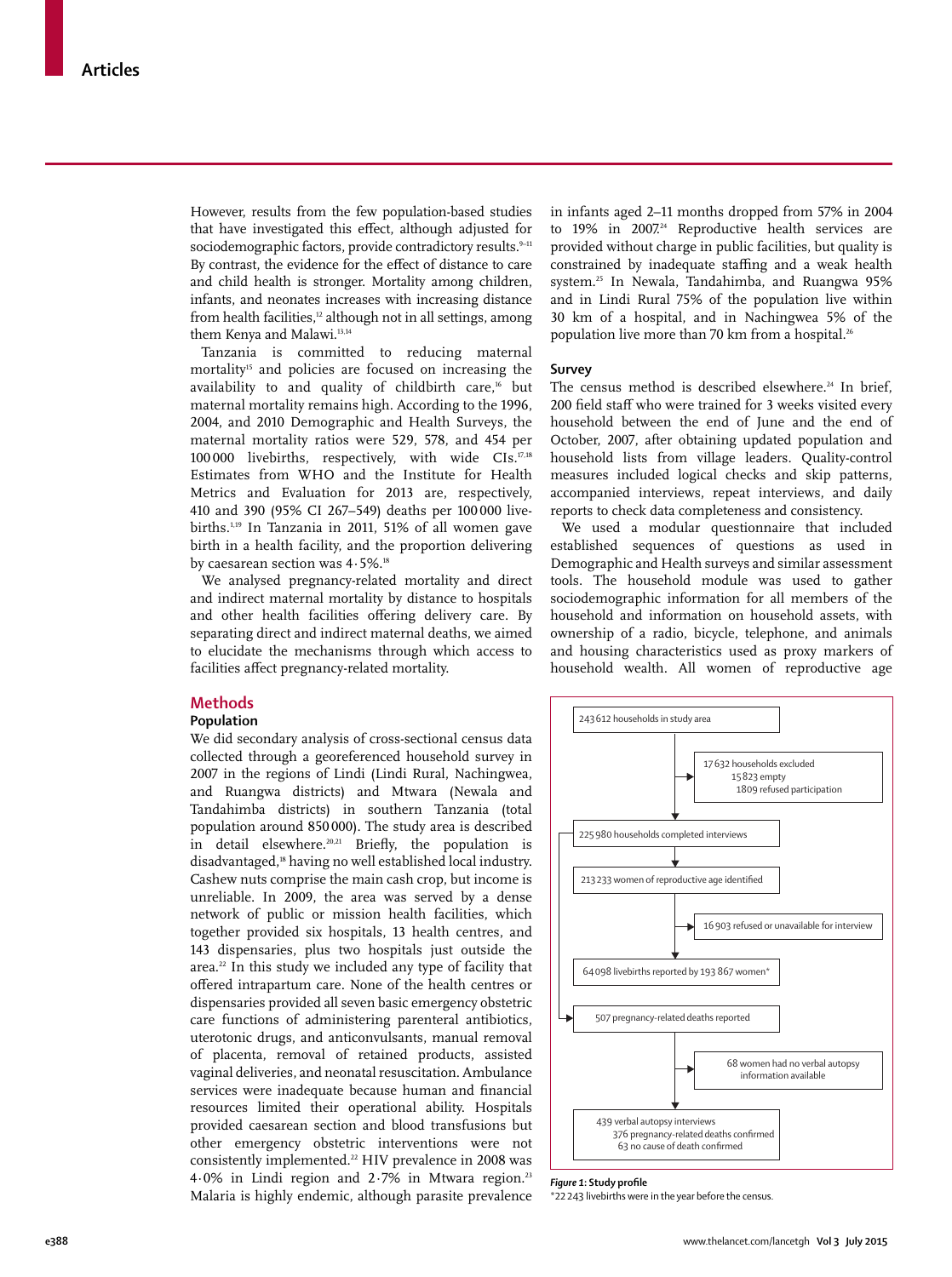

*Figure 2***: Relations between distance and livebirths and caesarean sections** Based on the 22 243 livebirths in the year before the study. (A) Distance to nearest hospital. (B) Distance to nearest facility if a hospital, health centre, or dispensary.

(13–49 years) were asked about livebirths in the previous 5 years, including dates of birth. For all livebirths within 1 year before the census we also recorded the place and mode of delivery.

The household head was asked whether any deaths had occurred in the household since Jan 1, 2004, to June 30, 2007, and, if so, the age, sex, and date of death of the person or people who had died. For women of reproductive age who had died, we asked whether the death occurred during pregnancy, childbirth, or within 2 months after childbirth. Households with a pregnancy-related death were visited by a separate team of four interviewers who did verbal autopsy interviews based on a standard questionnaire.<sup>27</sup> Two physicians independently assigned causes of death based on a shortlist of items from the International Classification of Disease, tenth revision.<sup>28</sup> If they could not agree on a cause of death, a third physician was asked to give an independent opinion. If all three physicians could not agree, the cause of death was defined as unresolved.

#### **Ethics approval**

We obtained ethics approval from the institutional review boards of the London School of Hygiene and Tropical Medicine, London, UK, the Ifakara Health Institute, Dar

|                                                                                                                                                                                    | <b>Number of deaths</b><br>$([%]n=376)$ |  |  |  |  |  |
|------------------------------------------------------------------------------------------------------------------------------------------------------------------------------------|-----------------------------------------|--|--|--|--|--|
| Direct maternal deaths                                                                                                                                                             |                                         |  |  |  |  |  |
| Antepartum/postpartum haemorrhage                                                                                                                                                  | 86 (23%)                                |  |  |  |  |  |
| Eclampsia                                                                                                                                                                          | 23 (6%)                                 |  |  |  |  |  |
| Puerperal sepsis                                                                                                                                                                   | 16 (4%)                                 |  |  |  |  |  |
| Abortion complication                                                                                                                                                              | 11 (3%)                                 |  |  |  |  |  |
| Obstructed labour                                                                                                                                                                  | 9(2%)                                   |  |  |  |  |  |
| Tetanus                                                                                                                                                                            | $1(0.3\%)$                              |  |  |  |  |  |
| Other                                                                                                                                                                              | 16 (5%)                                 |  |  |  |  |  |
| All                                                                                                                                                                                | 162 (43%)                               |  |  |  |  |  |
| Indirect maternal deaths                                                                                                                                                           |                                         |  |  |  |  |  |
| Malaria                                                                                                                                                                            | 31 (8%)                                 |  |  |  |  |  |
| Anaemia                                                                                                                                                                            | 27(7%)                                  |  |  |  |  |  |
| AIDS or tuberculosis                                                                                                                                                               | 20 (5%)                                 |  |  |  |  |  |
| Cardiovascular disease                                                                                                                                                             | $1(0.3\%)$                              |  |  |  |  |  |
| Cervical cancer                                                                                                                                                                    | $1(0.3\%)$                              |  |  |  |  |  |
| Other                                                                                                                                                                              | 15 (4%)                                 |  |  |  |  |  |
| All                                                                                                                                                                                | 95 (25%)                                |  |  |  |  |  |
| Coincidental deaths                                                                                                                                                                |                                         |  |  |  |  |  |
| Injuries or accidents                                                                                                                                                              | 2(1%)                                   |  |  |  |  |  |
| Unknown cause of death                                                                                                                                                             |                                         |  |  |  |  |  |
| Undetermined*                                                                                                                                                                      | 8(2%)                                   |  |  |  |  |  |
| Unresolved <sup>+</sup>                                                                                                                                                            | 109 (29%)                               |  |  |  |  |  |
| All                                                                                                                                                                                | 117 (31%)                               |  |  |  |  |  |
| *Term used for deaths that two physicians could not determine on the basis of the<br>available information. †Term used when three physicians could not agree on<br>cause of death. |                                         |  |  |  |  |  |
| Table 1: Causes of pregnancy-related deaths confirmed by verbal autopsy                                                                                                            |                                         |  |  |  |  |  |

es Salaam, Tanzania, the Ethics Commission of the Cantons of Basel-Stadt and Basel-Land, Basel, Switzerland, and the Medical Research Coordinating Committee of the National Institute of Medical Research in Tanzania through the Tanzanian Commission of Science & Technology, Dar es Salaam. Written informed consent was obtained from household heads and from bereaved relatives interviewed for the verbal autopsy questionnaires.

#### **Defi nition of variables**

The pregnancy-related mortality ratio was defined as the number of pregnancy-related deaths reported by the household head between June 1, 2004, and May 31, 2007, divided by the number of livebirths reported in the same period. 9% of women were unavailable for the interview and, therefore, we adjusted the number of livebirths in the denominator by multiplying the number of women with missing data by the agestandardised birth rate for interviewed women. Causes of death were classified as direct (obstetric), indirect (aggravated during pregnancy), coincidental (injuries or accidents), or unknown.<sup>29</sup>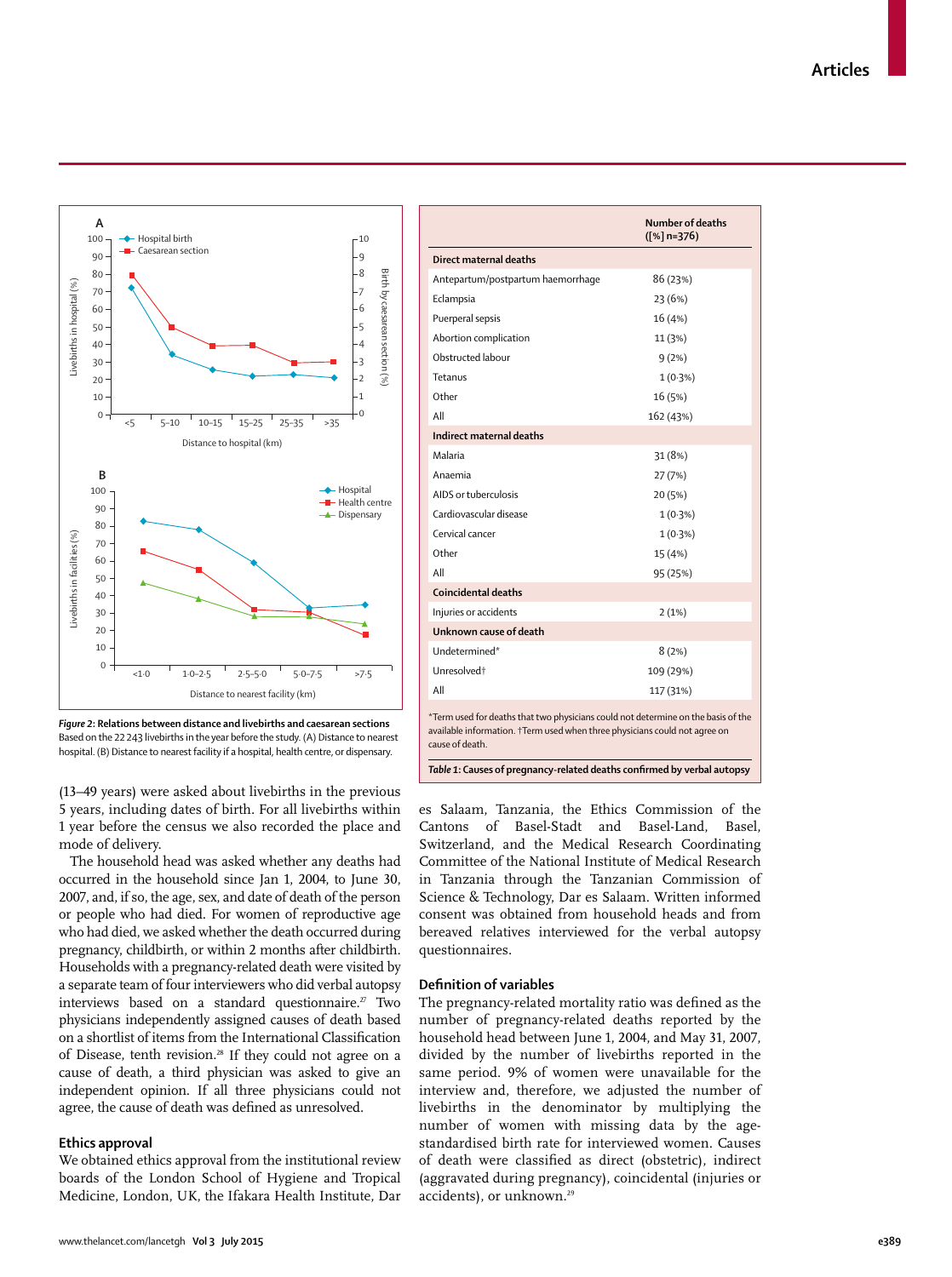|                                    | Number of deaths<br>$([%]n=507)$ | Number of<br>livebirths<br>$([%]n=64098)$ | Deaths per 100 000 Crude OR (95% CI) <sup>+</sup><br>livebirths* |                     | Adjusted OR (95% CI)+‡ |
|------------------------------------|----------------------------------|-------------------------------------------|------------------------------------------------------------------|---------------------|------------------------|
| Distance to hospital (km)          |                                  |                                           |                                                                  |                     |                        |
| 5                                  | 42 (8%)                          | 5632 (9%)                                 | 664                                                              | 1.00                | $1-00$                 |
| $5 - 10$                           | 60 (12%)                         | 6938 (11%)                                | 783                                                              | $1.12(0.72 - 1.76)$ | $1.02(0.64 - 1.62)$    |
| $10 - 15$                          | 72 (14%)                         | 10782 (17%)                               | 602                                                              | $0.89(0.57 - 1.38)$ | $0.78(0.50-1.24)$      |
| $15 - 25$                          | 137 (27%)                        | 20798 (32%)                               | 592                                                              | $0.86(0.57-1.29)$   | $0.75(0.49 - 1.15)$    |
| $25 - 35$                          | 104 (21%)                        | 10237 (16%)                               | 918                                                              | $1.28(0.83 - 1.97)$ | $1.14(0.72 - 1.80)$    |
| >35                                | 37 (7%)                          | 3475 (5%)                                 | 976                                                              | $1.40(0.82 - 2.36)$ | $1.14(0.65 - 2.00)$    |
| Missing                            | 55 (11%)                         | 6236 (10%)                                | 787                                                              | $1.11(0.70 - 1.77)$ | $1.06(0.66 - 1.72)$    |
| Per 1 km increase                  | $\ddotsc$                        | $\ddotsc$                                 | $\ddotsc$                                                        | $1.01(1.00-1.02)$   | $1.01(1.00-1.01)$      |
| <b>District</b>                    |                                  |                                           |                                                                  |                     |                        |
| Lindi Rural                        | 170 (34%)                        | 16 032 (25%)                              | 959                                                              | 1.00                | $1-00$                 |
| Nachingwea                         | 98 (19%)                         | 12757 (20%)                               | 705                                                              | $0.75(0.56 - 1.01)$ | $0.82(0.58 - 1.16)$    |
| Ruangwa                            | 63 (12%)                         | 9022 (14%)                                | 634                                                              | $0.69(0.49 - 0.97)$ | $0.75(0.50-1.10)$      |
| Newala                             | 83 (16%)                         | 11978 (19%)                               | 620                                                              | $0.67(0.48 - 0.92)$ | $0.85(0.58 - 1.23)$    |
| Tandahimba                         | 93 (18%)                         | 14309 (22%)                               | 573                                                              | $0.64(0.47 - 0.86)$ | $0.90(0.62 - 1.31)$    |
| Ethnic group                       |                                  |                                           |                                                                  |                     |                        |
| Makonde                            | 254 (50%)                        | 34334 (54%)                               | 661                                                              | $1-00$              | $1-00$                 |
| Mwera                              | 172 (34%)                        | 20309 (32%)                               | 771                                                              | $1.18(0.94 - 1.48)$ | $1.17(0.86 - 1.60)$    |
| Makua                              | 25 (5%)                          | 3191 (5%)                                 | 710                                                              | $1.05(0.68 - 1.62)$ | $1.02(0.62 - 1.68)$    |
| Yao                                | 27 (5%)                          | 2414 (4%)                                 | 1015                                                             | $1.48(0.98-2.24)$   | $1.55(0.98-2.43)$      |
| Other                              | 29 (6%)                          | 3850 (6%)                                 | 681                                                              | $0.99(0.66 - 1.50)$ | $0.94(0.59 - 1.51)$    |
| Wealth quintile§                   |                                  |                                           |                                                                  |                     |                        |
| Most poor                          | 87 (17%)                         | 10120 (16%)                               | 796                                                              | $1-00$              | 1.00                   |
| Very poor                          | 90 (18%)                         | 11373 (18%)                               | 723                                                              | $0.92(0.70 - 1.26)$ | $0.96(0.71 - 1.29)$    |
| Poor                               | 101 (20%)                        | 13196 (21%)                               | 692                                                              | $0.89(0.67 - 1.19)$ | $0.93(0.70 - 1.29)$    |
| Less poor                          | 103 (20%)                        | 13528 (21%)                               | 682                                                              | $0.90(0.68 - 1.20)$ | $0.95(0.71 - 1.28)$    |
| Least poor                         | 89 (18%)                         | 13454 (21%)                               | 581                                                              | $0.79(0.58 - 1.07)$ | $0.91(0.66 - 1.24)$    |
| Missing                            | 39 (7%)                          | 2417 (4%)                                 | 1317                                                             | $\ldots$            |                        |
| Per quintile increase              | $\ddot{\phantom{a}}$             |                                           | .,                                                               | $0.95(0.89 - 1.02)$ | $0.98(0.92 - 1.06)$    |
| <b>Education of household head</b> |                                  |                                           |                                                                  |                     |                        |
| None                               | 162 (32%)                        | 15887 (25%)                               | 916                                                              | $1-00$              | $1-00$                 |
| Some primary                       | 130 (26%)                        | 11293 (18%)                               | 1021                                                             | $1.16(0.92 - 1.46)$ | $1.27(0.99 - 1.63)$    |
| Completed primary                  | 201 (40%)                        | 34425 (54%)                               | 529                                                              | $0.59(0.48-0.73)$   | $0.69(0.54 - 0.86)$    |
| Secondary or higher                | 3(1%)                            | 491 (1%)                                  | 514                                                              | $0.62(0.20 - 1.97)$ | $0.78(0.24 - 2.52)$    |
| Missing                            | 11 (2%)                          | 2002 (3%)                                 | 507                                                              |                     |                        |
| Per 1 year increase                | $\ldots$                         |                                           |                                                                  | $0.93(0.91 - 0.96)$ | $0.95(0.92 - 0.98)$    |

OR=odds ratio. \*Number of livebirths adjusted to 71 198 in mortality ratio calculation by multiplying the number of women unavailable for interview by the agestandardised birth rate among interviewed women. †Calculated with multilevel logistic regression specifying ward and subvillage levels; intercluster correlation coeffi cients were 3% and 11%, respectively. ‡Adjusted for district, ethnic group, wealth, and education of household head. §Based on ownership of a radio, a bicycle, a telephone, and animals and housing characteristics as proxy markers of relative household wealth. **¶**p<0·0001.

*Table 2***: Association between pregnancy-related mortality reported in census and distance to hospital and socioeconomic variable**

The geographical locations of households were mapped with a global positioning system (GPS) receiver by fieldworkers who visited all households on the day before the census interviews. Locations of health facilities were available from a health facility census done in 2009.25 We calculated straight-line distances between each household and the nearest hospital or health facility providing delivery care with the nearstat command in Stata 12 (version 12.1). If GPS data were unavailable, we used the median coordinates of the data from other nearby subvillage-level households (a subvillage is a cluster with typically 90 households spread over a 400 m radius) to estimate positions of missing households. For houses that had missing data after this process, we did not impute missing distances as no association was seen between missing data and maternal mortality.30 A sensitivity analysis was done by comparing results of the distance analysis for houses with missing coordinates before and after positions were imputed.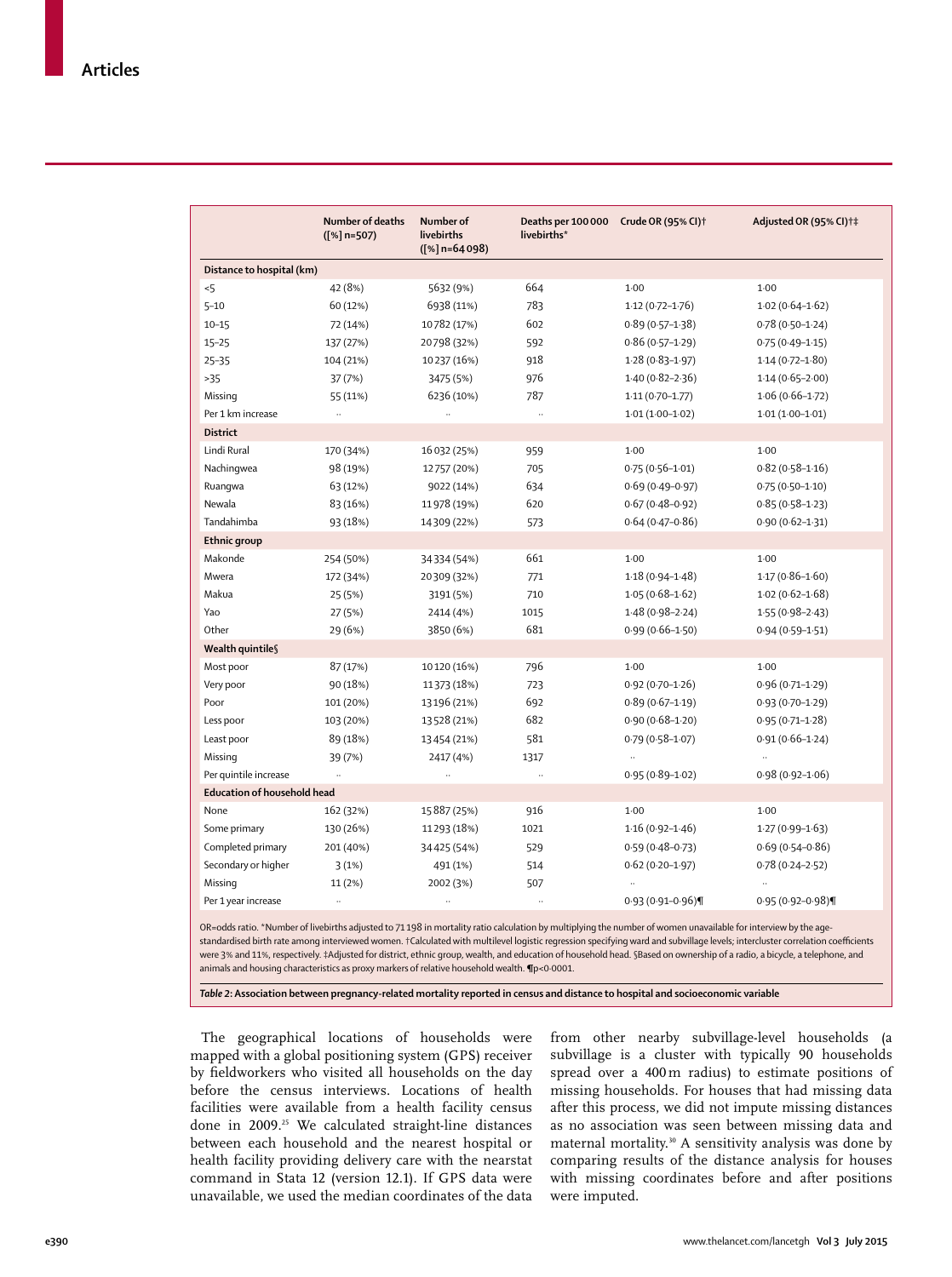|                   | Direct maternal mortality (n=162) |                                     |                                  |                                     | Indirect maternal mortality (n=95) |                                     |                                |                                   |
|-------------------|-----------------------------------|-------------------------------------|----------------------------------|-------------------------------------|------------------------------------|-------------------------------------|--------------------------------|-----------------------------------|
|                   | Number of<br>deaths $(\%)$        | Deaths per<br>100000<br>livebirths* | Crude OR $(95%$ CI) <sup>+</sup> | Adjusted OR (95% CI) <sup>+</sup> ‡ | Number of<br>deaths $(\%)$         | Deaths per<br>100000<br>livebirths* | Crude OR (95% CI) <sup>+</sup> | Adjusted OR (95% CI) <sup>+</sup> |
| < 5 km            | 7(4%)                             | 111                                 | 1.00                             | 1.00                                | 10(11%)                            | 158                                 | 1.00                           | 1.00                              |
| 5-10 km           | 14 (9%)                           | 183                                 | $1.61(0.63 - 4.14)$              | $1.69(0.63 - 4.53)$                 | 12 (13%)                           | 157                                 | $0.98(0.41 - 2.33)$            | $0.69(0.26 - 1.83)$               |
| 10-15 km          | 25 (15%)                          | 209                                 | $1.89(0.78 - 4.47)$              | $1.94(0.77 - 4.88)$                 | 9(10%)                             | 75                                  | $0.47(0.18 - 1.18)$            | $0.39(0.14 - 1.05)$               |
| 15-25 km          | 49 (30%)                          | 212                                 | $1.93(0.84 - 4.47)$              | $1.84(0.76 - 4.44)$                 | 25 (26%)                           | 108                                 | $0.67(0.31-1.42)$              | $0.56(0.25-1.28)$                 |
| 25-35 km          | 31 (19%)                          | 274                                 | $2.45(1.03 - 5.87)$              | $2.63(1.06-6.53)$                   | 23 (24%)                           | 203                                 | $1.24(0.57-2.70)$              | $0.83(0.18-2.22)$                 |
| >35 km            | 16 (10%)                          | 422                                 | $3.74(1.44 - 9.70)$              | $3.68(1.37 - 9.88)$                 | 5(5%)                              | 132                                 | $0.81(0.27 - 2.46)$            | $0.63(0.18-2.49)$                 |
| Missing           | 20(12%)                           | 286                                 | $\ldots$                         | $\ldots$                            | 11(12%)                            | 157                                 | $\ldots$                       | $\ddotsc$                         |
| Per 1 km increase | $\ddotsc$                         | $\ddotsc$                           | $1.01(1.00-1.03)$                | $1.01(1.00-1.03)$                   | $\ddotsc$                          | $\ddotsc$                           | $1.00(0.99 - 1.02)$            | $1.00(0.98 - 1.02)$               |

OR=odds ratio. \*Number of livebirths adjusted from 64 098 to 71 198 in mortality ratio calculation by multiplying the number of women unavailable for interview by the age-standardized birth rate among interviewed women. †Calculated with multilevel logistic regression specifying ward and subvillage levels. ‡Adjusted for district, ethnic group, wealth, and education of the household head.

*Table 3***: Associations between direct and indirect maternal mortality and distance to hospital**

We created an index of household wealth based on the weighted sums of household assets and characteristics. The weights were generated with principal components analysis and separated into quintiles.<sup>31</sup> Information on education was missing for many deceased women and, therefore, we assigned household level of education according to the number of years the head was in fulltime education.

#### **Statistical analysis**

The primary aim was to describe pregnancy-related mortality by distance to health facilities for the study period (June 1, 2004, to May 31, 2007). We also calculated the proportions of livebirths in health facilities and the proportion of livebirths delivered by caesarean section in the year before the census (June 1, 2006, to May 31, 2007), categorised by distance to the nearest facility providing delivery care. We calculated the ratio of pregnancy-related mortality to livebirths for the whole study period (June 1, 2004, to May 31, 2007). We used multilevel logistic regression to calculate separately crude and adjusted odds ratios (ORs) and 95% CIs of the effect of distance to hospital and distance to any facility providing delivery care on pregnancy-related, direct, and indirect maternal mortality, taking into account clustering of livebirths at the subvillage and ward levels. Data were available for wealth, ethnic group, district, and education of the head of the household for all deaths and livebirths. Maternal age was not associated with distance and, therefore, was not included in this study. We tested for interaction between district, wealth, ethnic group, and education, but none of the interaction terms reached significance. Analyses were done with Stata/IC, version 12.1

#### **Role of the funding source**

The funder of the study had no role in study design, data collection, data interpretation, or writing of the report. The corresponding author had full access to all the data



*Figure 3***: Pregnancy-related, direct maternal, and indirect maternal mortality ratios by distance to hospital**

in the study and had final responsibility for the decision to submit for publication.

#### **Results**

Of 243 612 households in the five districts, interviews were done in  $225980$  (figure 1) with a population of 818 583 individuals. Data were complete for district and ethnic group, but were missing for distance for 6291 (10%), for wealth for 2456 (4%), and for education of household head for 2013 (3%) of the 64 605 births and deaths included in the study. We identified 213 233 women of reproductive age among whom interviews on births in the previous 5 years were completed for 193 867 (91%). 64 098 livebirths were reported between June 1, 2004, and May 31, 2007. After adjustment for the 9% of women unavailable for birth history interviews, this number increased to 71 198.

Of the 22 243 livebirths reported in the 1 year before the census, 6475 (29%) were delivered in a hospital, 2571 (12%) in primary facilities (dispensaries or health centres), and 13 197 (59%) at home. 913 (4%) women had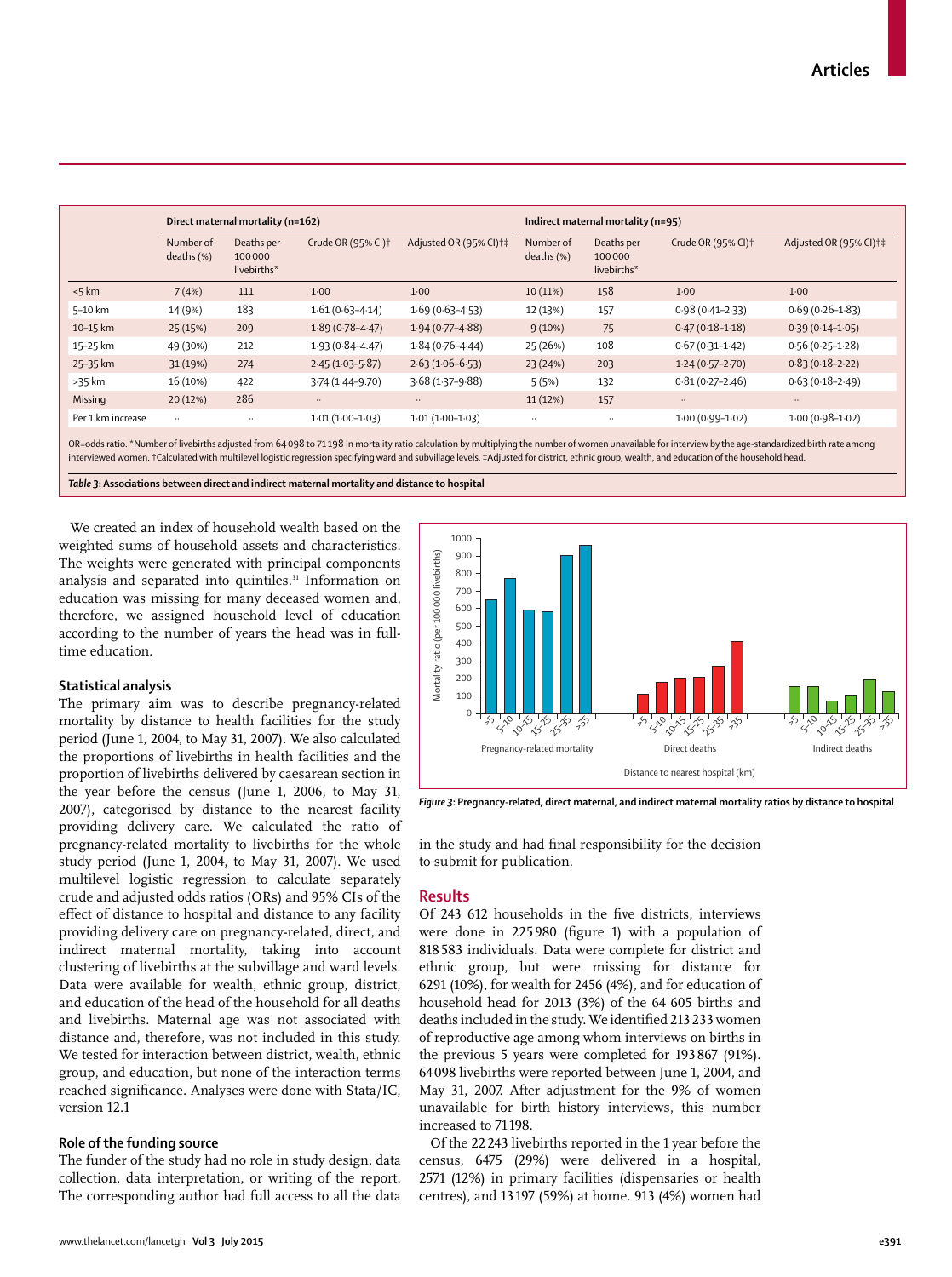|                                                                                                                                                                                      | Pregnancy-related mortality (n=507) |                                      |                                             | Direct maternal mortality (n=162) |                                      |                                 | Indirect maternal mortality (n=95) |                     |                     |
|--------------------------------------------------------------------------------------------------------------------------------------------------------------------------------------|-------------------------------------|--------------------------------------|---------------------------------------------|-----------------------------------|--------------------------------------|---------------------------------|------------------------------------|---------------------|---------------------|
|                                                                                                                                                                                      | Number of<br>deaths (%)             | Crude OR<br>$(95\%$ CI) <sup>*</sup> | Adjusted OR<br>$(95\%$ CI $)*$ <sup>+</sup> | Number of<br>deaths $(\%)$        | Crude OR<br>$(95\%$ CI) <sup>*</sup> | Adjusted OR<br>$(95\%$ CI $)*+$ | Number of<br>deaths (%)            | Crude $OR^*$        | Adjusted OR*        |
| $< 1.0$ km                                                                                                                                                                           | 150 (30%)                           | 1.00                                 | 1.00                                        | 44 (27%)                          | 1.00                                 | 1.00                            | 31 (32%)                           | $1-00$              | 1.00                |
| $1.0 - 2.5$ km                                                                                                                                                                       | 78 (16%)                            | $0.85(0.63 - 0.14)$                  | $0.86(0.63 - 1.17)$                         | 20 (12%)                          | $0.76(0.45 - 1.30)$                  | $0.79(0.45 - 1.38)$             | 16 (17%)                           | $0.83(0.44 - 1.54)$ | $1.01(0.52 - 1.98)$ |
| $2.5 - 5.0$ km                                                                                                                                                                       | 127 (25%)                           | $0.84(0.65 - 1.08)$                  | $0.86(0.66 - 1.12)$                         | 44 (27%)                          | $0.98(0.64 - 1.50)$                  | $0.99(0.63 - 1.54)$             | 25(26%)                            | $0.78(0.45 - 1.34)$ | $0.90(0.50-1.64)$   |
| 5.0-7.5 km                                                                                                                                                                           | 74 (15%)                            | $0.96(0.71 - 1.29)$                  | $1.01(0.74 - 1.39)$                         | 25 (15%)                          | $1.07(0.64 - 1.79)$                  | $1.07(0.62 - 1.82)$             | 8(8%)                              | $0.52(0.24 - 1.16)$ | $0.66(0.29-1.51)$   |
| $>7.5$ km                                                                                                                                                                            | 23(5%)                              | $0.78(0.49-1.25)$                    | $0.76(0.45 - 1.24)$                         | 9(6%)                             | $1.05(0.50-2.20)$                    | $1.13(0.53 - 2.41)$             | 4(4%)                              | $0.68(0.23 - 1.98)$ | $0.94(0.31 - 2.85)$ |
| Missing                                                                                                                                                                              | 55 (11%)                            | $\ddots$                             | $\cdot$ .                                   | 20 (12%)                          | $\ddots$                             | $\cdot$ .                       | 11 (12%)                           | $\ddotsc$           |                     |
| Per 1.0 km increase                                                                                                                                                                  | $\ldots$                            | $0.98(0.94 - 1.02)$                  | $0.99(0.95 - 1.03)$                         | $\ddotsc$                         | $1.00(0.94 - 1.08)$                  | $1.00(0.94 - 1.08)$             | $\ldots$                           | $0.93(0.85 - 1.02)$ | $0.96(0.87 - 1.06)$ |
| OR=odds ratio. *Calculated with multilevel logistic regression specifying ward and subvillage levels. +Adjusted for district, ethnic group, wealth, and education of household head. |                                     |                                      |                                             |                                   |                                      |                                 |                                    |                     |                     |

delivery by caesarean section. Childbirth in hospitals was more common for women living within 5 km of a facility (1328 [72%] of 1828) than those living within 5–10 km (824 [34%] of 2420).

Among women who lived more than 35 km from a hospital 269 (21%) of 1261 had a delivery in a hospital and 35 of 1254 had a delivery by caesarean section. Of women who lived within 1 km of a dispensary or health centre, 2353 (48%) of 4869 and 398 (66%) of 603, respectively gave birth in a facility (figure 2).

3870 women of reproductive age died between Jan 1, 2004, and June, 2007, among whom 621 (16%) died from pregnancy-related causes. 507 pregnancy-related deaths during the study period (June 1, 2004, to May 31, 2007) were reported and verbal autopsy interviews were done for 439 (87%), which confirmed pregnancy-related deaths in 376 (figure 1).  $162$  (43%) of these deaths were due to direct causes, 95 (25%) to indirect causes, two (1%) were coincidental with other events and, 117 (31%) were unclassified (table 1). Antepartum or postpartum haemorrhage was the leading cause of death. 126 (34%) women died at home and 186 (50%) in a facility; locations for the other deaths were unknown. 104 (28%) women with confirmed pregnancy-related deaths had delivered in hospitals. Seven (4%) of the 162 women who died of direct causes lived within 5 km of a hospital. Of these, four delivered in a hospital, two at home, and for one woman the place of childbirth was unknown. Six of the seven women died in hospital.

The overall pregnancy-related mortality ratio was 712 deaths per 100 000 livebirths (95% CI 652–777). The ratios were similar in women living within 5 km up to within 25 km of a hospital, but increased notably to more than 900 per 100 000 among women who lived more than 25 km from a hospital, but the effect was not significant at any distance, even after adjustment for other sociodemographic factors (table 2). Pregnancy-related mortality was highest in Lindi Rural district and lowest in Tandahimba District. The pregnancy-related mortality ratio was slightly higher in the poorest wealth quintile than in the least poor wealth quintile, but this difference was not significant. Pregnancy-related mortality declined with increasing years of education of the household head (table 2).

Direct maternal mortality was strongly related to distance to hospital, with an increase in number of deaths from 111 deaths per 100 000 livebirths among women living within 5 km of a hospital to 422 deaths per 100 000 among those living more than 35 km from a hospital (table 3, figure 3). No effect of distance to hospital was seen on indirect maternal deaths (table 3, figure 3). When assessed by any health facility providing delivery care, we found no association between distance and pregnancy-related, direct, or indirect maternal mortality (table 4).

The associations between direct and indirect maternal mortality and district, ethnic group, wealth, and education of the household head were similar to those seen for pregnancy-related mortality (appendix). A sensitivity analysis restricted to assessing distance and mortality for the 71% of livebirths with complete GPS data also yielded similar results (appendix).

## **Discussion**

We found very high pregnancy-related mortality in Tanzania, and this study provided strong evidence that direct maternal mortality was associated with distance to hospital, since the mortality ratios increased by almost four times between distances less than 5 km and those further than 35 km. Distance had no effect on indirect maternal or pregnancy-related mortality.

The pregnancy-related mortality ratio we found is higher than the national estimates from the Demographic and Health Surveys and various models.<sup>1,18,19</sup> Our direct measurement through a census might have been more accurate, but the differences could also be due to subnational variation. Although households in southern Tanzania are generally poor and remote, the proportions of births in hospitals and by caesarean section in our data were similar to the national rates for rural Tanzania in 2010, where 26% of rural women gave birth in a hospital and 3% had delivery by caesarean section.<sup>18</sup> The prevalence of HIV in women in our study area was 5% in 2007, compared with 7% nationally and, therefore, does not

See **Online** for appendix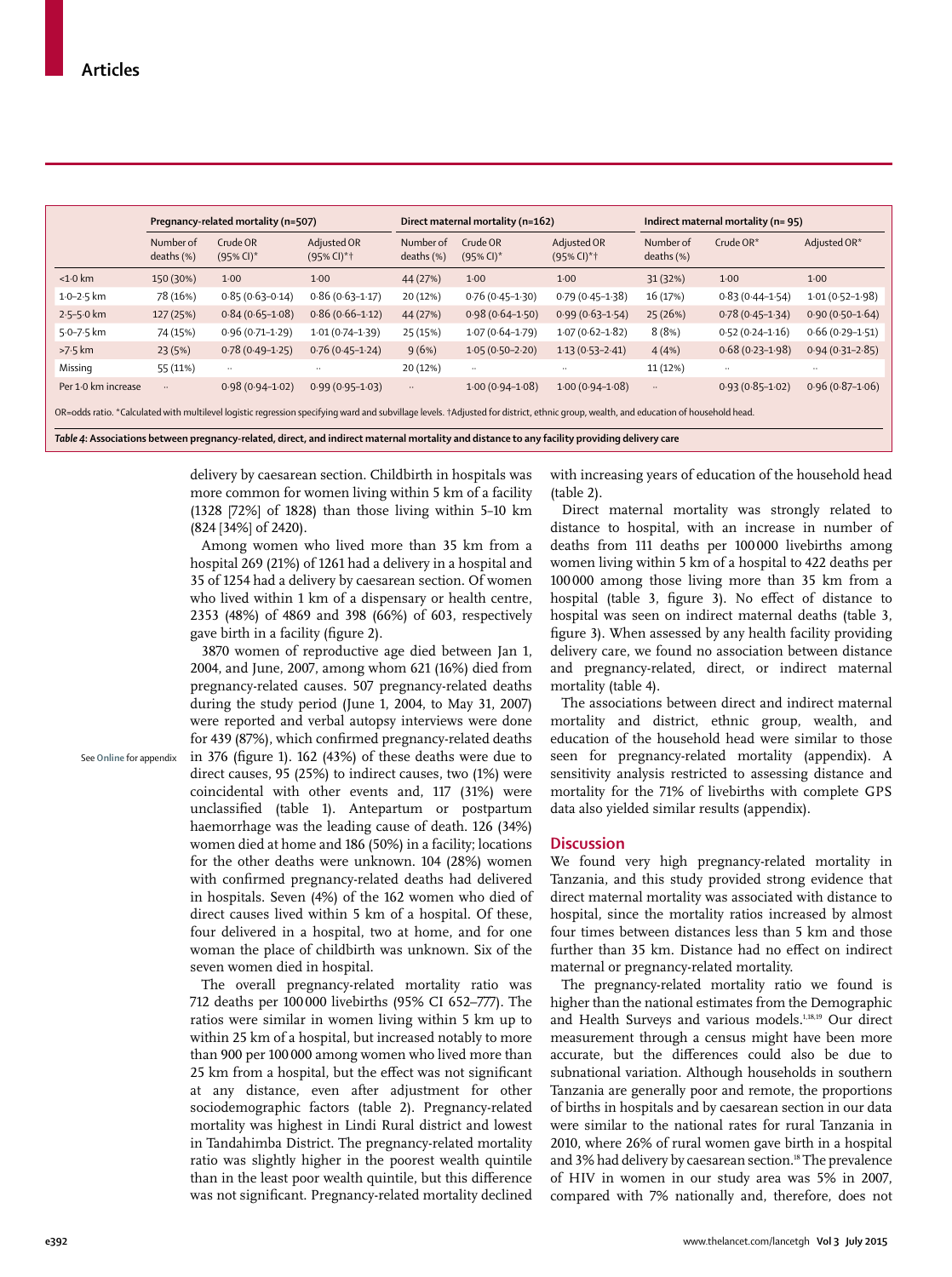explain differences between our findings and the national data.<sup>23</sup> 63 (14%) deaths initially reported to be pregnancyrelated were not confirmed in the verbal autopsies as being temporal to pregnancy or the 6 week postpartum period. 27 of these deaths were reclassified to late maternal deaths. Thus, our approach of including all deaths reported to be pregnancy-related during the census might have overestimated the ratio, although we used this initial report to align to the common approach of using the intial reports from heads of households.<sup>32</sup>

Pregnancy-related mortality overestimates maternal mortality because accidental and incidental causes are included. If we classified the 109 unresolved causes of death as being coincidental to pregnancy, the overall maternal mortality ratio would be reduced by 29% to 506 deaths per 100 000 livebirths. All these deaths being coincidental, however, is very unlikely since coincidental deaths generally represent only 10–15% of pregnancyrelated deaths.<sup>33</sup> A substantial proportion of the deaths from unknown causes could be due to HIV, which is difficult to ascertain through verbal autopsies.<sup>34</sup> Alternatively, deaths in early pregnancy might have been missed or misclassified, particularly abortion-related deaths, which would lead to an underestimate of maternal mortality.<sup>35</sup>

The lack of an overall association between pregnancyrelated mortality and distance to hospital is consistent with the findings from a study in rural Burkina Faso,<sup>7</sup> but they contrast with those from studies in Bangladesh and Indonesia (panel).9 Of note, only 11% of women in our study gave birth in primary facilities, whereas 29% gave birth in a hospital and, therefore, we would not expect any strong effect of distance to primary facility on mortality.

Although the overall pregnancy-related mortality ratio was high, the lower direct mortality among women living close to hospitals suggests that these facilities contribute to life-saving obstetric care in labour. Nevertheless, 111 direct deaths per 100 000 livebirths in a context where 72% of women deliver in hospital is concerning. Four (60%) of seven women who died and lived within 5 km of a hospital delivered and died in hospital, which might point to deficiencies in the quality of care; several other studies from Tanzania support this interpretation.36–38

Indirect maternal mortality was not associated with distance to any facility. While obstetric complications demand a very timely response, distance might not be an important factor in mortality risk from non-obstetric causes of deaths.2 Other reasons for a lack of association might be that the maternity staff team members are better trained to deal with direct causes than indirect causes of death. The high share of indirect maternal mortality also raises the question of whether opportunities in detection and treatment are missed during antenatal care, including linking pregnant women to HIV programmes.

## *Panel***: Research in context**

## **Systematic review**

We searched PubMed for observational studies done in low-income or middle-income countries and published between January, 1966, and October, 2013, with the search string "("maternal mortality" OR "maternal death\*") AND (distance OR "Travel time" OR geograph<sup>\*</sup>)". We identified 14 observational studies from 15 countries that had assessed the effects of geographical accessibility on maternal mortality, three hospital-based studies from three countries, and 12 population-based studies from seven countries in Africa and Asia. Four population-based studies used travel time as the exposure. These studies reported that maternity mortality was higher among women who took longer to reach hospital than among those who took less time, but none of the studies adjusted for sociodemographic factors. The eight population-based studies reporting an association between distance to hospital or health facility and mortality gave inconclusive results. Some studies were of low quality and some used sisters' households instead of the household of the deceased to estimate accessibility. Two population-based studies were high quality. These used defined measures to estimate distance and adjusted for sociodemographic factors, but did not provide conclusive results. In studies from Indonesia and Bangladesh, longer distance to a health centre but not to a hospital was a risk factor for maternal death in women who were delivering with skilled attendants, and were adjusted for several sociodemographic factors.9 A study from Burkina Faso reported no association between distance to a health facility and maternal mortality.7 Two of the three hospitalbased case-control studies indicated increased risk with increasing distances from hospital whereas the third compared travel time of more or less than 30 min and reported no increase in risk.

## **Interpretation**

Although hospital-based studies and unadjusted analyses consistently suggest that maternal mortality is highest among women who travel long distances or for a long time, adjustment for potential confounders in population studies has led to inconsistent results. Most studies, however, do not differentiate between causes of death and between levels of care available in facilities. Our population-based study of the effect of distance to a hospital on maternal mortality, with adjustments for wealth, location, ethnic group, and education of the head of household, indicated that distance had a strong effect on direct maternal mortality whereas no effect was seen on indirect maternal or pregnancy-related mortality.

Our study was large and had broad scope, but had some limitations. 7% of households were unavailable for interview and a further 9% of women were unavailable for interview about livebirths. Adjustment to the number of births, however, make it unlikely that we substantially underestimated the denominator for the pregnancy-related mortality ratio.<sup>26</sup> The fertility in women of reproductive age in our study was lower than the national average, although this difference is in line with the very low growth rate of only 1% reported from the latest census of the study area.<sup>39</sup> Only 74% of pregnancy-related deaths were assessed by verbal autopsy, and only 71% of deaths with verbal autopsy data had an agreed cause. Additionally, verbal autopsies are imprecise in determining the causes of death. Straightline distance between households and facilities is only an approximation of distance and time to reach a facility, which might have led to non-differential misclassification of true distance. Our data might have been subject to recall bias for births and deaths and to selection bias, as some households and many women of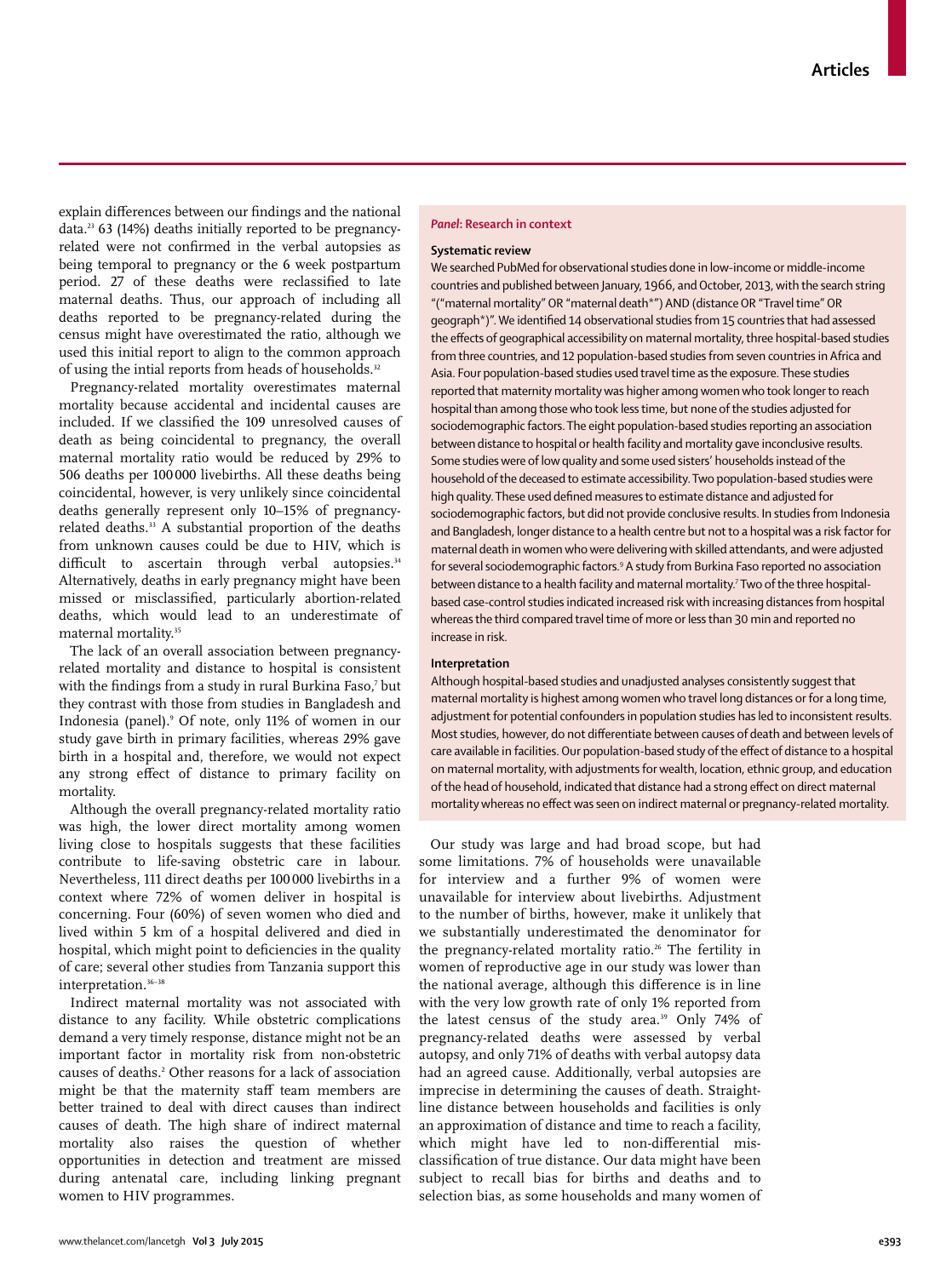reproductive age were not interviewed. The effects of these biases, however, are likely to be limited.<sup>26</sup> Lastly, our study was based on a household census and women's reports and did not include obstetric risk factors or complications. Such factors are unlikely to have confounded the association between mortality and distance, as complications should be randomly distributed across households further from and nearer to any facility. We recognise, however, that our study only quantifies the effect of one factor leading to death and that many more factors contribute to high levels of maternal mortality.2

Our study suggests that long distances to hospitals contribute to high pregnancy-related mortality. The four times mortality difference in distance between the nearest and furthest households underpins the need to invest into improved access to maternal care. Additionally, the high levels of pregnancy-related mortality among women living within 5 km of a hospital, where most women delivered in hospitals, suggest that quality of care is an important issue. Finally, our results suggest that more attention needs to be paid to prevention and treatment of malaria, HIV, and severe anaemia.

#### **Contributors**

CH, CR, and JS designed the study with contributions from all authors, and wrote the first draft. FM, DS, and JS coordinated the data collection. CH did the statistical analysis with support from SG, CR, and JS. All authors contributed to the critical interpretation and writing of the paper and saw and approved the final version.

#### **Declaration of interests**

We declare no competing interests.

#### **Acknowledgments**

Data collection was supported by a grant from the Bill & Melinda Gates Foundation through the Intermittent Preventive Treatment of malaria in infants (IPTi) Consortium. We thank the local health staff, field staff, and Ifakara Health Institute for their support. The study is published with the permission of the Director General of the National Institute for Medical Research, for whose support we are grateful.

## **References**

- WHO, UNICEF, UNFPA, The World Bank, United Nations. Trends in maternal mortality: 1990 to 2013. Estimates by WHO, UNICEF, UNFPA, The World Bank and the United Nations Population Division. Geneva: World Health Organization, 2014.
- 2 Thaddeus S, Maine D. Too far to walk: maternal mortality in context. *Soc Sci Med* 1994; **38:** 1091–110.
- 3 WHO. Making pregnancy safer: the critical role of the skilled attendant. A joint statement by WHO, ICM and FIGO. 2004. http:// www.who.int/making\_pregnancy\_safer/documents/9241591692/ en/index.html (accessed June 1, 2014).
- 4 Paxton A, Maine D, Freedman L, Fry D, Lobis S. The evidence for emergency obstetric care. *Int J Gynaecol Obstet* 2004; **88:** 181–93.
- 5 Starrs AM. Delivering for women. *Lancet* 2007; **370:** 1285–87.
- 6 Scott S, Ronsmans C. The relationship between birth with a health professional and maternal mortality in observational studies: a review of the literature. *Trop Med Int Health* 2009; **14:** 1523–33.
- Hounton S, Menten J, Ouédraogo M, et al. Effects of a skilled care initiative on pregnancy-related mortality in rural Burkina Faso. *Trop Med Int Health* 2008; **13:** 53–60.
- Gabrysch S, Campbell O. Still too far to walk: literature review of the determinants of delivery service use. *BMC Pregnancy Childbirth* 2009; **9:** 34.
- 9 Scott S, Chowdhury ME, Pambudi ES, Qomariyah SN, Ronsmans C. Maternal mortality, birth with a health professional and distance to obstetric care in Indonesia and Bangladesh. *Trop Med Int Health* 2013; **18:** 1193–201.
- 10 Hounton S, Chapman G, Menten J, et al. Accessibility and utilisation of delivery care within a skilled care initiative in rural Burkina Faso. *Trop Med Int Health* 2008; **13** (suppl 1)**:** 44–52.
- 11 Bell J, Quédraogo M, Ganaba R, et al. The epidemiology of pregnancy outcome in rural Burkina Faso. *Trop Med Int Health* 2008; **13** (supp 1)**:** 31–43.
- 12 Okwaraji YB, Edmond KM. Proximity to health services and child survival in low- and middle-income countries: a systematic review and meta-analysis. *BMJ Open* 2012; **2**.
- 13 Lohela T, Campbell O, Gabrysch S. Distance to care, facility delivery and early neonatal mortality in Malawi and Zambia. *PLoS One* 2012; **1:** e52110.
- Moisi J, Gatakaa H, Noor A, et al. Geographic access to care is not a determinant of child mortality in a rural Kenyan setting with high health facility density. *BMC Public Health* 2010; **10:** 142.
- Philemon L. Intensify the war on maternal deaths-Salma Kikwete. Jan 18, 2013. http://www.ippmedia.com/frontend/index. php?l=50260 (accessed April 28, 2015).
- 16 United Republic of Tanzania, Ministry of Health and Social Welfare. The National Road Map strategic plan to accelerate reduction of maternal, newborn and child deaths in Tanzania 2008–2015. April, 2008. http://www.who.int/pmnch/countries/ tanzaniamapstrategic.pdf (accessed April 28, 2015).
- 17 National Bureau of Statistics, ORC Macro. Tanzanian Demographic and Health Survey 2004–05. Dar-es-Salaam: National Bureau of Statistics, 2005.
- 18 National Bureau of Statistics, ICF Macro. Tanzania Demographic and Health Survey. Dar-es-Salaam: National Bureau of Statistics, 2011.
- 19 Kassebaum NJ, Bertozzi-Villa A, Coggeshall MS, et al. Global, regional, and national levels and causes of maternal mortality during 1990–2013: a systematic analysis for the Global Burden of Disease Study 2013. *Lancet* 2014; **384:** 980–1004.
- 20 Armstrong Schellenberg J, Mrisho M, Manzi F, et al. Health and survival of young children in southern Tanzania. *BMC Public Health* 2008; **8:** 194.
- 21 Mrisho M, Schellenberg J, Mushi A, et al. Factors affecting home delivery in rural Tanzania. *Trop Med Int Health* 2007; **12:** 862–72.
- 22 Hanson C, Ronsmans C, Penfold S, et al. Health system support for childbirth care in Southern Tanzania: results from a health facility census. *BMC Res Notes* 2013; **6:** 435.
- 23 Tanzania Commission for AIDS, Zanzibar AIDS Commission, National Bureau of Statistics, Macro International. Tanzania HIV/ AIDS and Malaria Indicator Survey 2007-08. Dar-es-Salaam: Tanzania Commission for AIDS, 2008.
- 24 Schellenberg J, Maokola W, Shirima K, et al. Cluster-randomized study of intermittent preventive treatment for malaria in infants (IPTi) in southern Tanzania: evaluation of impact on survival. *Malar J* 2011; **10:** 387.
- Penfold S, Shamba D, Hanson C, et al. Staff experiences of providing maternity services in rural southern Tanzania—a focus on equipment, drug and supply issues. *BMC Health Serv Res* 2013; **13:** 61.
- 26 Hanson C. The epidemiology of maternal mortality in southern Tanzania. PhD thesis, London School of Hygiene & Tropical Medicine, 2013.
- 27 Indepth network. INDEPTH standardized verbal autopsy questionnaire (revised August 2003). August, 2003. http://www. indepth-network.org/index.php?option=com\_ content&task=view&id=1831 (accessed April 28, 2015).
- WHO. International Classification of Diseases and Related Health Problems (ICD), 10th revision. Geneva: World Health Organization, 2010.
- 29 WHO. The WHO application of ICD-10 to deaths during pregnancy, childbirth and the puerperium: ICD-MM. Geneva: Geneva: World Health Organization, 2012.
- 30 Carpenter J, Goldstein H, Kenward M, eds. Statistical modelling of partially observed data using multiple imputation: principles and practise. Dordrecht: Springer, 2012.
- 31 Filmer D, Pritchett L. Estimating wealth effects without expenditure data—or tears: an application to educational enrollments in states of India. *Demography* 2001; **38:** 115–32.
- 32 Stanton C, Hobcraft J, Hill K, et al. Every death counts: measurement of maternal mortality via the census. *Bull World Health Organ* 2001; **79:** 657–64.